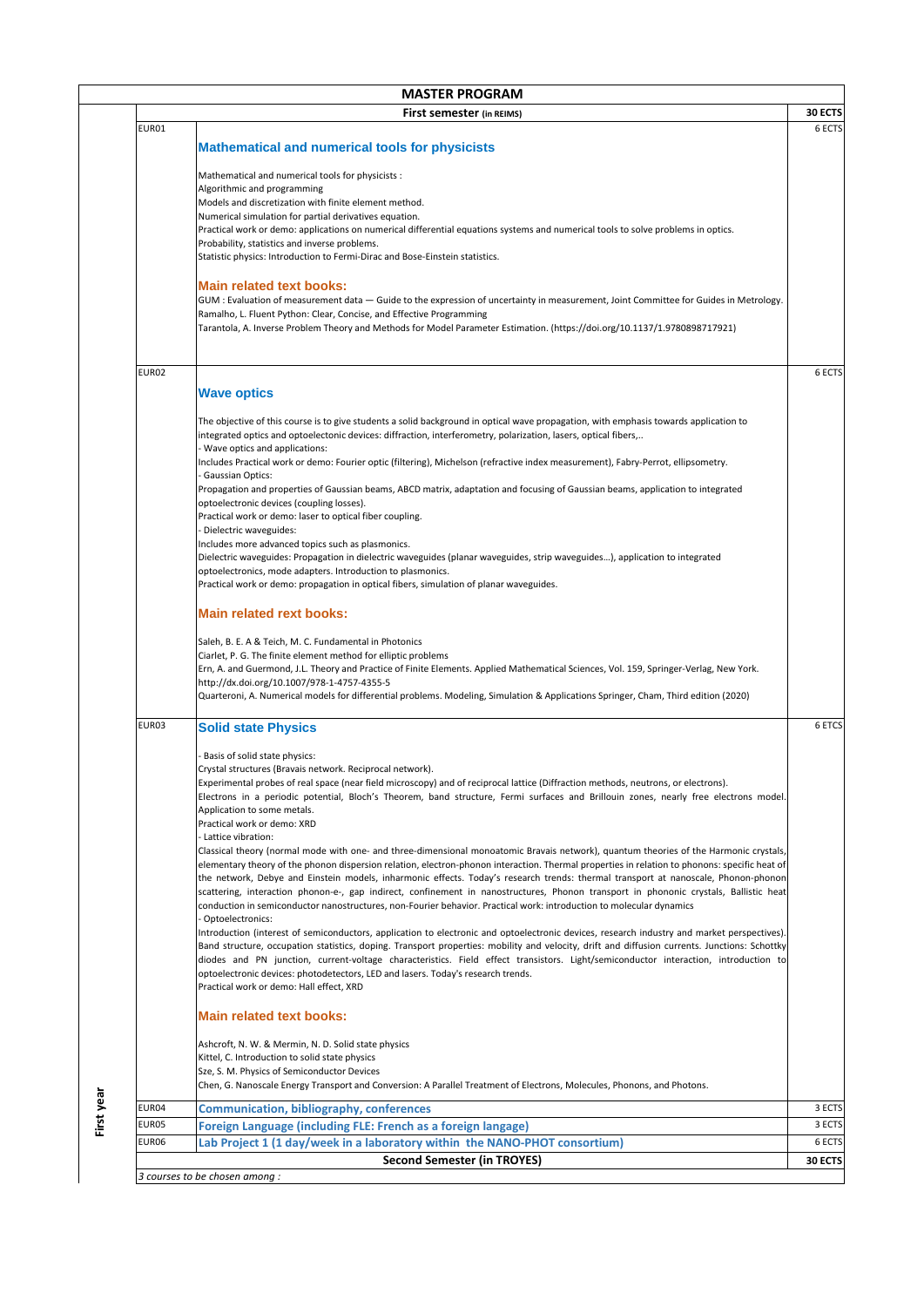| LM01         | <b>Classical and quantum light-matter interaction</b>                                                                                                                                                                                                         | 6 ECTS |
|--------------|---------------------------------------------------------------------------------------------------------------------------------------------------------------------------------------------------------------------------------------------------------------|--------|
|              | The main objective is to lay the foundations for the interaction between light and matter: the bases of classical light-matter electrodynamic                                                                                                                 |        |
|              | interactions, a semi-quantum model and finally a completely quantum model will be studied.                                                                                                                                                                    |        |
|              | Classical light-matter interaction                                                                                                                                                                                                                            |        |
|              | Black-body radiation                                                                                                                                                                                                                                          |        |
|              | Einstein coefficients                                                                                                                                                                                                                                         |        |
|              | Optical amplification and lasers                                                                                                                                                                                                                              |        |
|              | Optical non-linear Optical non-linear processes<br>Quantum mechanics essentials I                                                                                                                                                                             |        |
|              | Quantum mechanicsessentials II                                                                                                                                                                                                                                |        |
|              | Semi-classical approach to light-matter interaction                                                                                                                                                                                                           |        |
|              | Rabi oscillation and the dressed state picture                                                                                                                                                                                                                |        |
|              | Density matrix, Pauli operators and Bloch sphere                                                                                                                                                                                                              |        |
|              | Optical Bloch equations                                                                                                                                                                                                                                       |        |
|              | Applications of the Optical Bloch equations: saturation, optical pumping, dark resonances and EIT                                                                                                                                                             |        |
|              | <b>Main related text books:</b>                                                                                                                                                                                                                               |        |
|              | Weneir, J., Nunes, F. Light-Matter Interaction - Physics and Engineering at the Nanoscale. Oxford University Press                                                                                                                                            |        |
|              | Keeling, J. Light-Matter Interactions and Quantum Optics. CreateSpace Independent Publishing Platform                                                                                                                                                         |        |
|              | Loudon, R. The Quantum Theory Of Light. Oxford Science Publication                                                                                                                                                                                            |        |
| OPTM01       |                                                                                                                                                                                                                                                               | 6 ECTS |
|              | Materials and devices in optics and optoelectronics                                                                                                                                                                                                           |        |
|              | The objective is to study the various optical properties of solid state materials and structures involved in optics and optoelectronics through                                                                                                               |        |
|              | technological examples in key fields, including sensing, photovoltaics, security and telecommunications.                                                                                                                                                      |        |
|              | Program:                                                                                                                                                                                                                                                      |        |
|              | - Understand and describe optical properties of solid state materials and systems (dielectric, anisotropic, metallic, semiconductor, gratings,<br>multilayers, waveguides, photonic crystals, metamaterials, laser materials)                                 |        |
|              | Select materials and systems to meet identified needs regarding: absorption, transmission, reflection, filtering, confinement, guiding,                                                                                                                       |        |
|              | dispersion, emission, detection, polarization states                                                                                                                                                                                                          |        |
|              | - Practical skills: setting a solid-state laser, using a laser diode and a detector for gas sensing, using a CAD software to design multilayer filters                                                                                                        |        |
|              | and waveguides, playing with polarization states of light.                                                                                                                                                                                                    |        |
|              | <b>Main related text books:</b>                                                                                                                                                                                                                               |        |
|              | Singleton, J. Band theory and electronic properties of solids                                                                                                                                                                                                 |        |
|              | Fox, M. Optical properties of solids.                                                                                                                                                                                                                         |        |
|              | Yeh, P. Optical waves in layered media                                                                                                                                                                                                                        |        |
|              | Snyder, A. W. & Love, J. Optical waveguide theory                                                                                                                                                                                                             |        |
| <b>EUR10</b> | High resolution microscopies and spectroscopies (to be opened)                                                                                                                                                                                                | 6 ECTS |
| FAB01        | Nanofabrication and nanomaterials (to be opened)                                                                                                                                                                                                              | 6 ECTS |
| NOPH01       |                                                                                                                                                                                                                                                               | 6 ECTS |
|              | <b>Nano-optics and nanophotonics</b>                                                                                                                                                                                                                          |        |
|              |                                                                                                                                                                                                                                                               |        |
|              | The objective is to acquire basic knowledge and know-how in the field of nano-optics, from concepts to applications: subwavelength imaging,<br>plasmonics and optical (bio)sensing, photonic circuitry Notably through simulation and experimental workshops. |        |
|              | Program:                                                                                                                                                                                                                                                      |        |
|              | - Understanding and describing the basics of nano-optics and related applications (imaging, biochemical sensing, lithography,                                                                                                                                 |        |
|              | telecommunications, spectroscopy):                                                                                                                                                                                                                            |        |
|              | Far-field and near-field imaging: evanescent waves, dipole emitter, nanoantenna Application: subwavelength imaging (nanoscopy).                                                                                                                               |        |
|              | Plasmonics: localized and delocalized SPR. Enhancing optical sensing                                                                                                                                                                                          |        |
|              | Integrated photonic circuits.<br>Design (Simulation) and characterization of nanodevices.                                                                                                                                                                     |        |
|              | -Practical skills: oriented toward optical characterization and simulation                                                                                                                                                                                    |        |
|              | <b>Main related text books:</b>                                                                                                                                                                                                                               |        |
|              | Hohenester, U. Nano and Quantum Optics.                                                                                                                                                                                                                       |        |
|              | Novotny, L. & Hecht, B. Principles of nano-optics                                                                                                                                                                                                             |        |
|              |                                                                                                                                                                                                                                                               |        |
| LAB02        | Mandatory and in addition to the courses above:<br>Lab Project 2 (1 day/week in a laboratory within the NANO-PHOT consortium)                                                                                                                                 | 6 ECTS |
|              | Foreign Language (including FLE: French as a foreign language)                                                                                                                                                                                                | 3 ECTS |
|              |                                                                                                                                                                                                                                                               |        |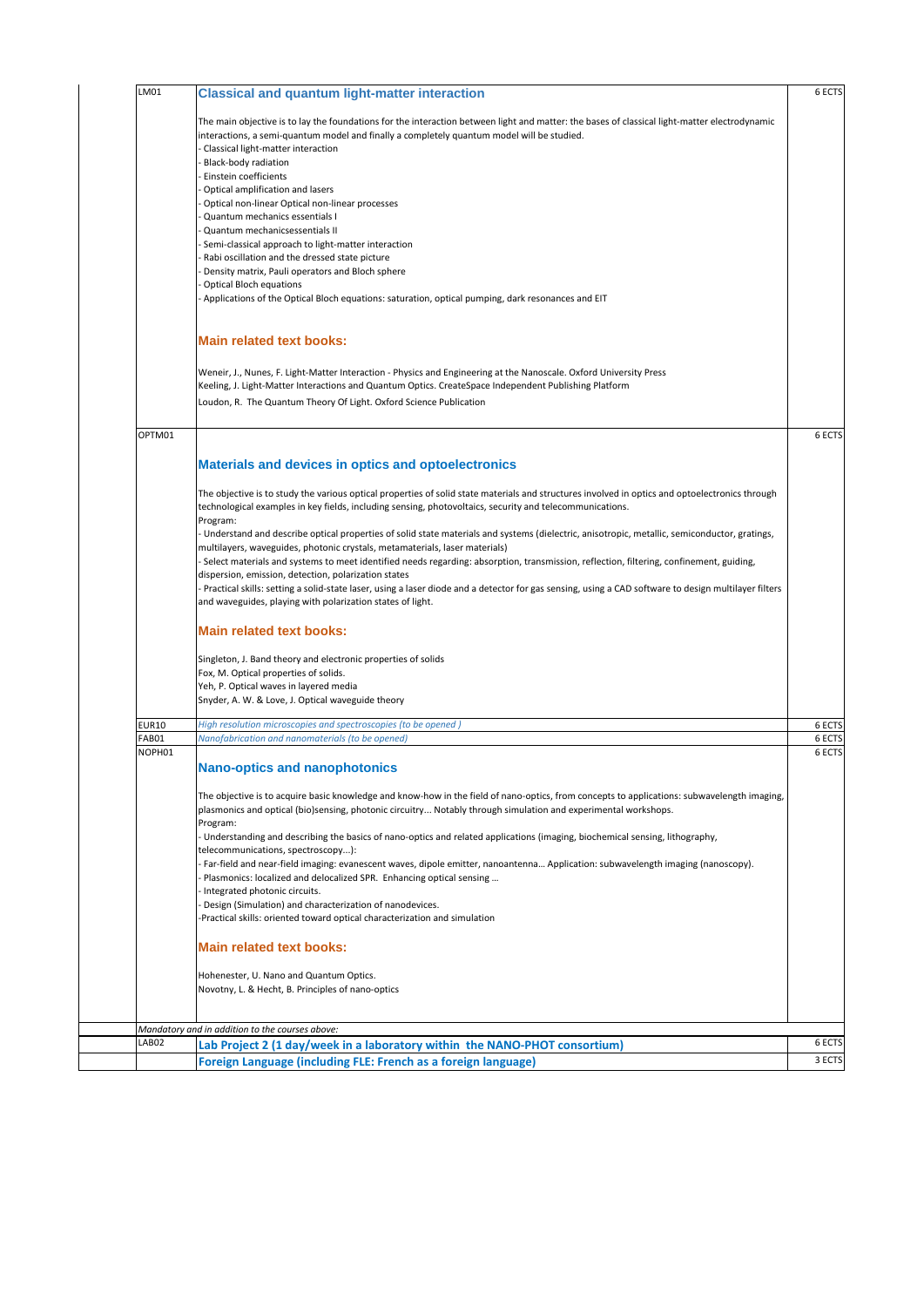| EIP01 |                                                                                                                                                                                                                                                | 3 ECTS  |
|-------|------------------------------------------------------------------------------------------------------------------------------------------------------------------------------------------------------------------------------------------------|---------|
|       | Innovative companies: entrepreneurship, economic intelligence and intellectual properties                                                                                                                                                      |         |
|       |                                                                                                                                                                                                                                                |         |
|       | Goals: allow students to understand the economic and legal environment of innovative companies. Through the theoretical study of the                                                                                                           |         |
|       | protection and development of scientific innovations (or in other fields) applied to the business. The student will be able to address the                                                                                                     |         |
|       | practical aspects through participation and observation of the creation of an innovative business.                                                                                                                                             |         |
|       | Program:                                                                                                                                                                                                                                       |         |
|       | Management of a business creation project (theoretical course and discussion with creators of innovative businesses).<br>Protecting an innovation: national and international legal system, alternative strategies for the protection of ideas |         |
|       | Collect competitive information, market analysis methods and their evolution                                                                                                                                                                   |         |
|       | Establish in the company a culture and tools ensuring efficient and differentiating economic intelligence.                                                                                                                                     |         |
|       |                                                                                                                                                                                                                                                |         |
|       |                                                                                                                                                                                                                                                |         |
|       | Third semester (in TROYES)                                                                                                                                                                                                                     | 30 ECTS |
|       | 2 courses to be chosen among:                                                                                                                                                                                                                  |         |
| MC01  |                                                                                                                                                                                                                                                | 6 ECTS  |
|       | <b>Multi-scale characterization</b>                                                                                                                                                                                                            |         |
|       |                                                                                                                                                                                                                                                |         |
|       | The objective is to provide theoretical and practical training in physico-chemical and mechanical characterization techniques, from<br>macroscopic to nanoscopic scale. Students will be asked to synthesize their own sample.                 |         |
|       | Program:                                                                                                                                                                                                                                       |         |
|       | Five themes are addressed in order to acquire experimental skills in the following areas:                                                                                                                                                      |         |
|       | - Surface analysis and technique (pro lometer, atomic force microscope and indentation)                                                                                                                                                        |         |
|       | - Analysis of the crystallinity of materials (X-ray diffraction)                                                                                                                                                                               |         |
|       | Optical spectroscopy (Absorption and dynamic scattering of light)                                                                                                                                                                              |         |
|       | Mechanical tests (hardness, tensile and shear strength)<br>Optical and scanning electron microscopy                                                                                                                                            |         |
|       |                                                                                                                                                                                                                                                |         |
|       |                                                                                                                                                                                                                                                |         |
|       | <b>Main related text books:</b>                                                                                                                                                                                                                |         |
|       |                                                                                                                                                                                                                                                |         |
| Q001  |                                                                                                                                                                                                                                                | 6 ECTS  |
|       |                                                                                                                                                                                                                                                |         |
|       | <b>Quantum Optics and Nano-Optics</b>                                                                                                                                                                                                          |         |
|       | The objective is to study the behavior of light at the quantum level. Quantum optics deals with single photons or countable photons and their                                                                                                  |         |
|       | properties. Applications of quantum optics for nano-optics and quantum technologies will be seen                                                                                                                                               |         |
|       | Program:                                                                                                                                                                                                                                       |         |
|       | At the end of this course, the student would have acquired:                                                                                                                                                                                    |         |
|       | - The basic principles of light quantization                                                                                                                                                                                                   |         |
|       | - The standard formalism of Quantum Optics with examples taken in single photon phenomena, including applications to quantum                                                                                                                   |         |
|       | technologies<br>- The formalism to describe the notion of entangled photons                                                                                                                                                                    |         |
|       | - The quantum optical formalism for describing classical light, either coherent such as laser light, or incoherent such as thermal radiation.                                                                                                  |         |
|       | The student will see concrete applications from quantum optics such as:                                                                                                                                                                        |         |
|       | - Quantum metrology: thanks to the notion of standard quantum limit (SQL) and squeezed states of light                                                                                                                                         |         |
|       | - Quantum communications & quantum cryptography for quantum technologies using quantum teleportation and based on single photons &                                                                                                             |         |
|       | entangled photons<br>applications of quantum optics in nano-optics will also be addresses                                                                                                                                                      |         |
|       |                                                                                                                                                                                                                                                |         |
|       |                                                                                                                                                                                                                                                |         |
|       | <b>Main related text books:</b>                                                                                                                                                                                                                |         |
|       | Loudon, R. The Quantum Theory Of Light. Oxford Science Publication                                                                                                                                                                             |         |
|       | Gryngberg, G.; Aspect, A.; Fabre, C; Cohen-Tannoudji, C. Introduction to Quantum Optics: From the Semi-classical Approach to Quantized                                                                                                         |         |
|       | Light.                                                                                                                                                                                                                                         |         |
|       | <b>Cambridge University Press</b><br>Gerry, C. Introductory Quantum Optics. Cambridge University Press                                                                                                                                         |         |
|       | Meystre, P. Quantum Optics. Springer                                                                                                                                                                                                           |         |
|       |                                                                                                                                                                                                                                                |         |